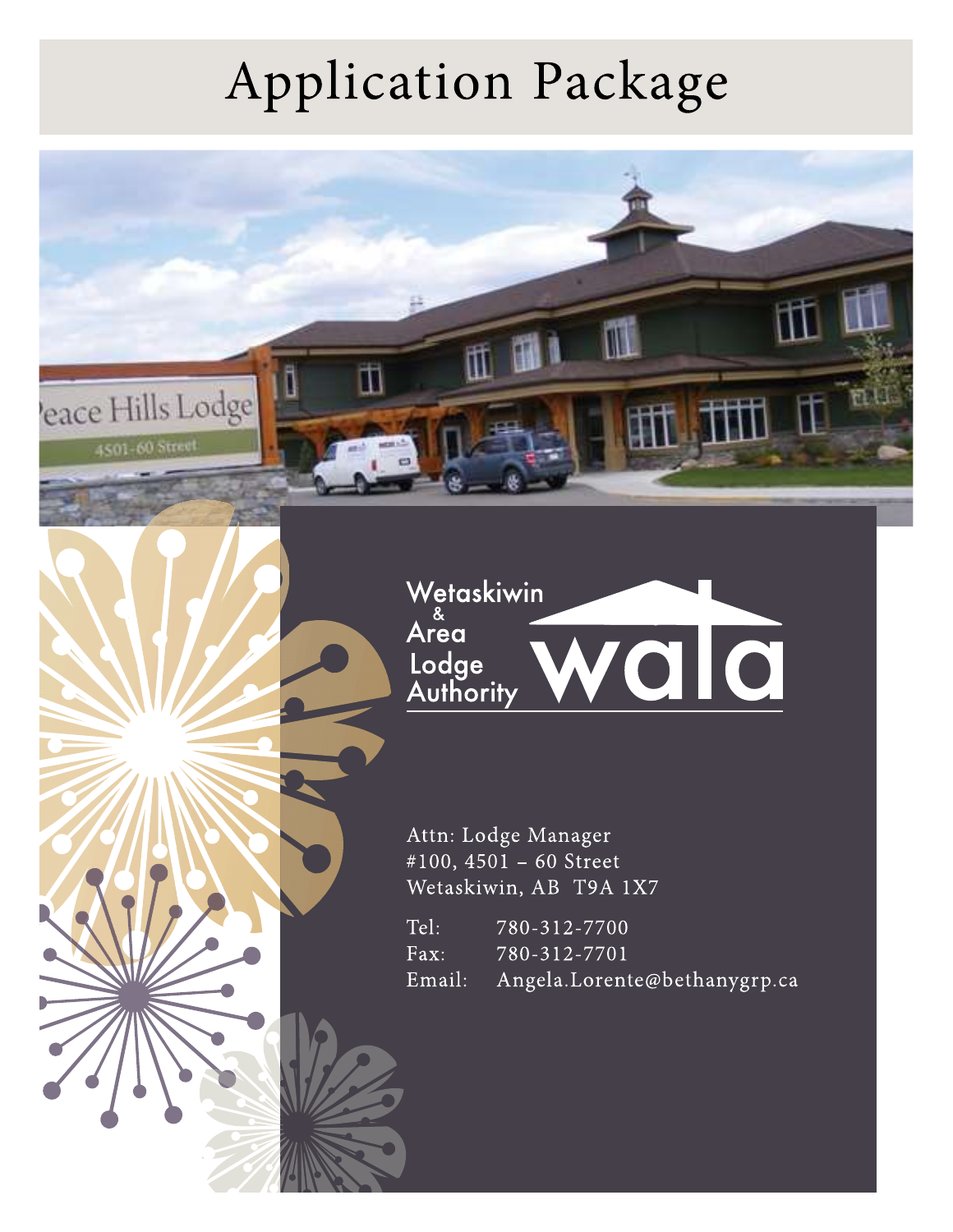### APPLICATION PACKAGE CONTENTS

### Introduction

| About the Wetaskiwin & Area Lodge Authority and The Bethany Group 1 |  |
|---------------------------------------------------------------------|--|
|                                                                     |  |
|                                                                     |  |
|                                                                     |  |

### Application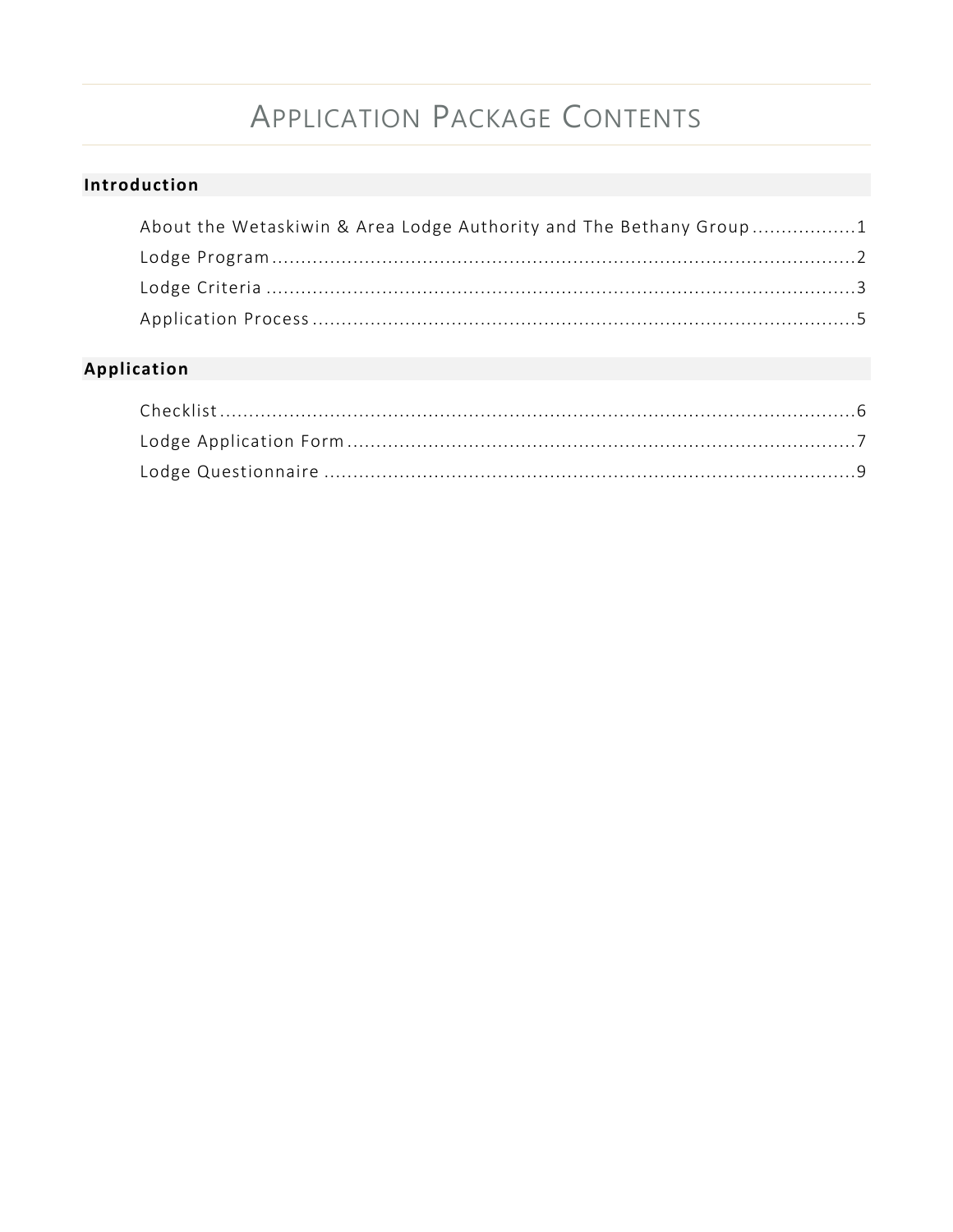## <span id="page-2-0"></span>**ABOUT THE WETASKIWIN & AREA LODGE AUTHORITY AND THE BETHANY GROUP**

The Wetaskiwin and Area Lodge Authority (WALA) has overall responsibility for the operation of the seniors' lodges in Wetaskiwin and surrounding area.

The lodges provide housing opportunities for one of the fastest growing segments of our population. Our lodge residents are provided with comfortable accommodations, meal service, laundry options, plus a host of additional services which contribute to an enjoyable standard and quality of life.

It is the responsibility of WALA to assess the adequacy of the facilities that we provide for seniors. To that end, we receive regular survey data regarding the opinions of our residents. We also take the initiative to support new construction and renovations as required.

In 2008, The Bethany Group assumed management and operations of the lodges while reporting to the Board.

Originally established in 1922 by the Lutheran Church to operate a home for the aged in Bawlf, Alberta, the organization today operates pursuant to the Bethany Nursing Home and Auxiliary Hospitals Act, as well as a Public Housing Management Body pursuant to the Alberta Housing Act. The Bethany Group is driven by the people who work and volunteer for the organization to make the lives of the people they serve better. It also continues to honour its faith-based roots and provide a wholistic approach to caring for its clients.

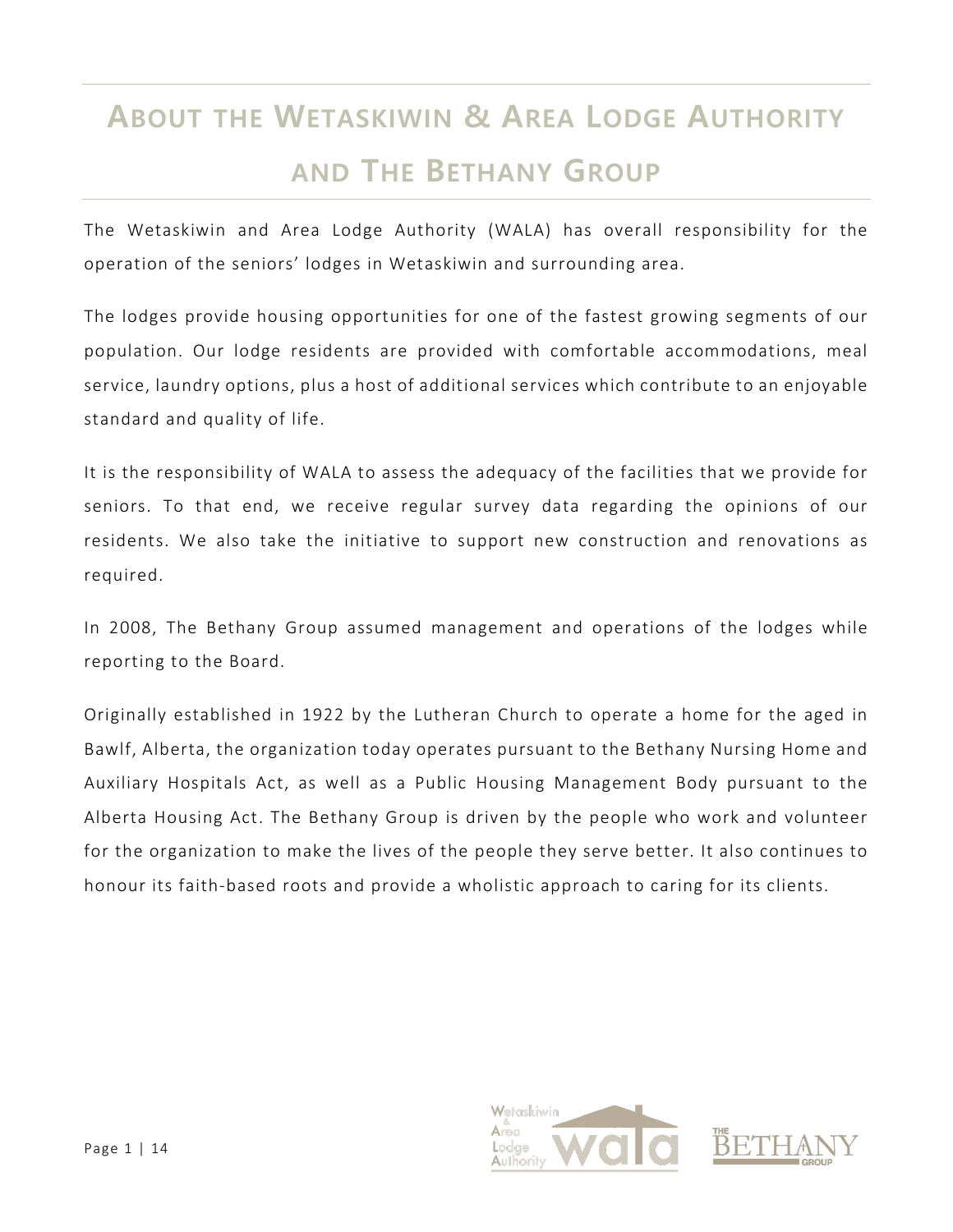### **LODGE PROGRAM**

<span id="page-3-0"></span>The mandate of the Seniors Lodge Program is to provide affordable room and board for senior citizens who are functionally independent or functionally independent with the assistance of existing community-based services.

The facilities are audited by and in compliance with the standards set by the Government of Alberta.

The *Lodge Priority Rating System* is a standardized lodge entrance criteria across Alberta. Through an application and interview process, an applicant's eligibility is assessed with consideration given to low-to-moderate income seniors 65 years or older.

Lodges provide the privacy and comfort of home while offering a community environment where an active, carefree life-style is encouraged.

Core services provided by the lodge include:

- $\triangleright$  basic room furnishings (if required);
- $\triangleright$  weekly housekeeping services;
- $\triangleright$  three meals per day, as well as daily snacks;
- $\triangleright$  building security;
- $\geq$  24 hour non-medical staffing;
- $\triangleright$  access to community-based services; and,
- $\triangleright$  opportunities for life enriching activities to enhance physical, emotional, social, spiritual, and intellectual well-being.

To find out more about the lodge program, please feel free to contact the Lodge Manager.

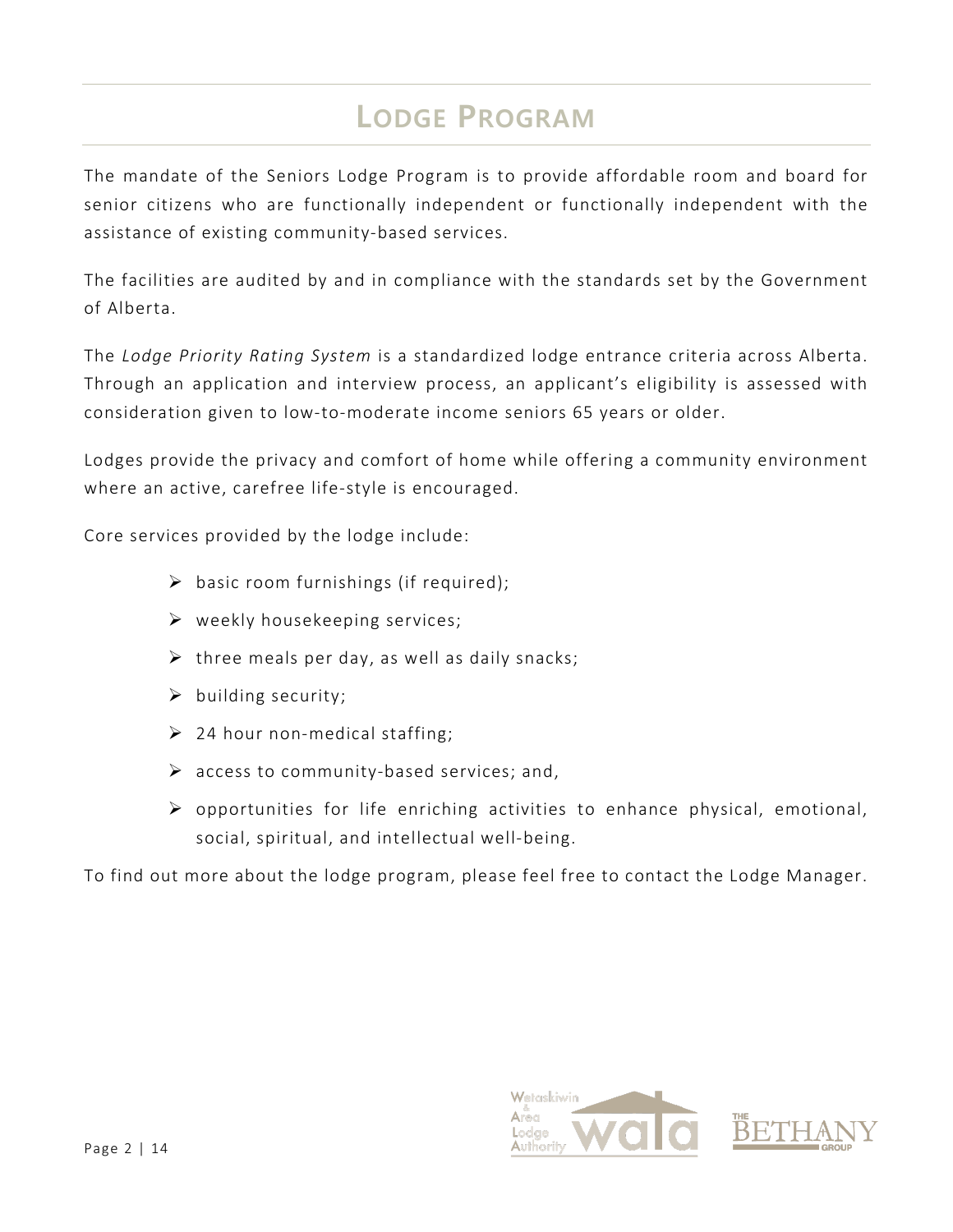### **LODGE CRITERIA**

<span id="page-4-0"></span>The following information and conditions are presented to help lodge applicants and their family members make plans for appropriate housing choices. Listed below are areas that need to be considered when choosing the appropriate facility. Where the manager or coordinator feels that the applicant's needs may not be met with confidence and safety, alternate housing options will be discussed.

Please note that Lodges are not a substitute for Continuing Care; however, individuals who receive support and assistance from community supports (e.g., Home Care) may be eligible.

An applicant must meet and maintain the following minimum standard of wellness as an entrance requirement to the Lodge:

- Is able and willing to participate in the activities of the lodge and to benefit from the lodge environment and lifestyle. For example, can:
	- o negotiate long hallways;
	- o participate in family style dining;
	- o manage personal laundry;
	- o live with independence and safety in the lodge setting; and,
	- o understand and follow instructions for evacuation in case of a fire; etc.).
- Has stable health, and any medical conditions are manageable within a lodge setting (e.g., making use of available community support systems, etc.).
- Is willing and able to maintain personal care and hygiene (e.g., bathe at least once a week or more often, if necessary). They are also able to handle their own toileting without help, and if there is some degree of incontinence, is willing and able to manage that incontinence without help.

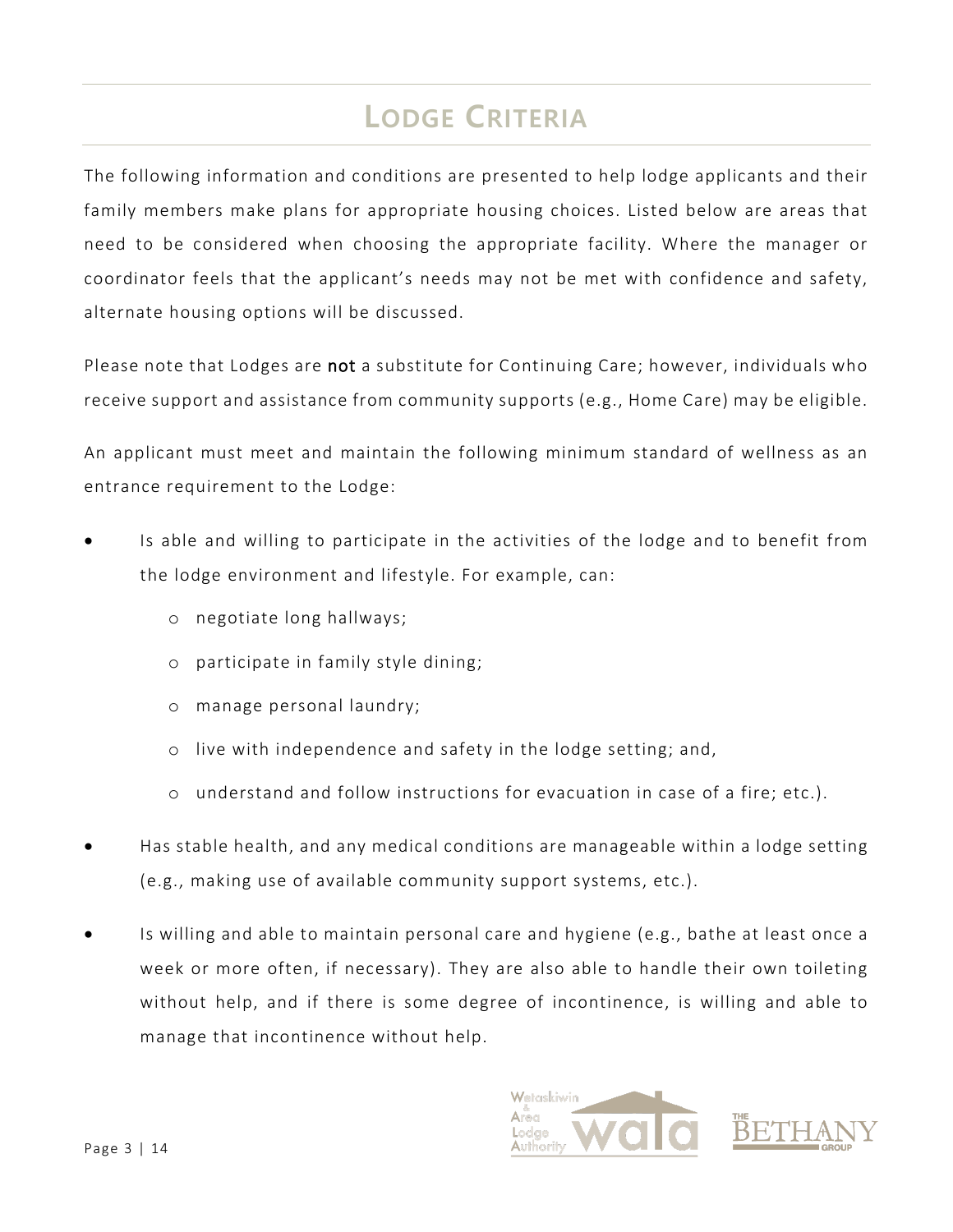- Is able to move about independently or with the use of mechanical aids, and can move from lying down to sitting to standing without help.
- Is not in need of extensive guidance and direction from others to get through the day (i.e., is not suffering from dementia, etc.).
- Is not assessed by Home Care as requiring Designated Supportive Living level 3 (DSL3) or higher (e.g., long term care).
- Has a family member or designate to tend to personal needs beyond the scope of lodge staff (e.g., transportation to appointments, assistance with financial matters).
- Has regular dietary needs. Please note that specialty diets which require close supervision cannot be met in the lodge setting.
- Is willing to live in a lodge and abide by the lodge rules and regulations.
- Agrees to a trial period of six weeks. Within that period, either party has the right to withdraw from the agreement if companionable living arrangements cannot be made. A notice period of one month is required.

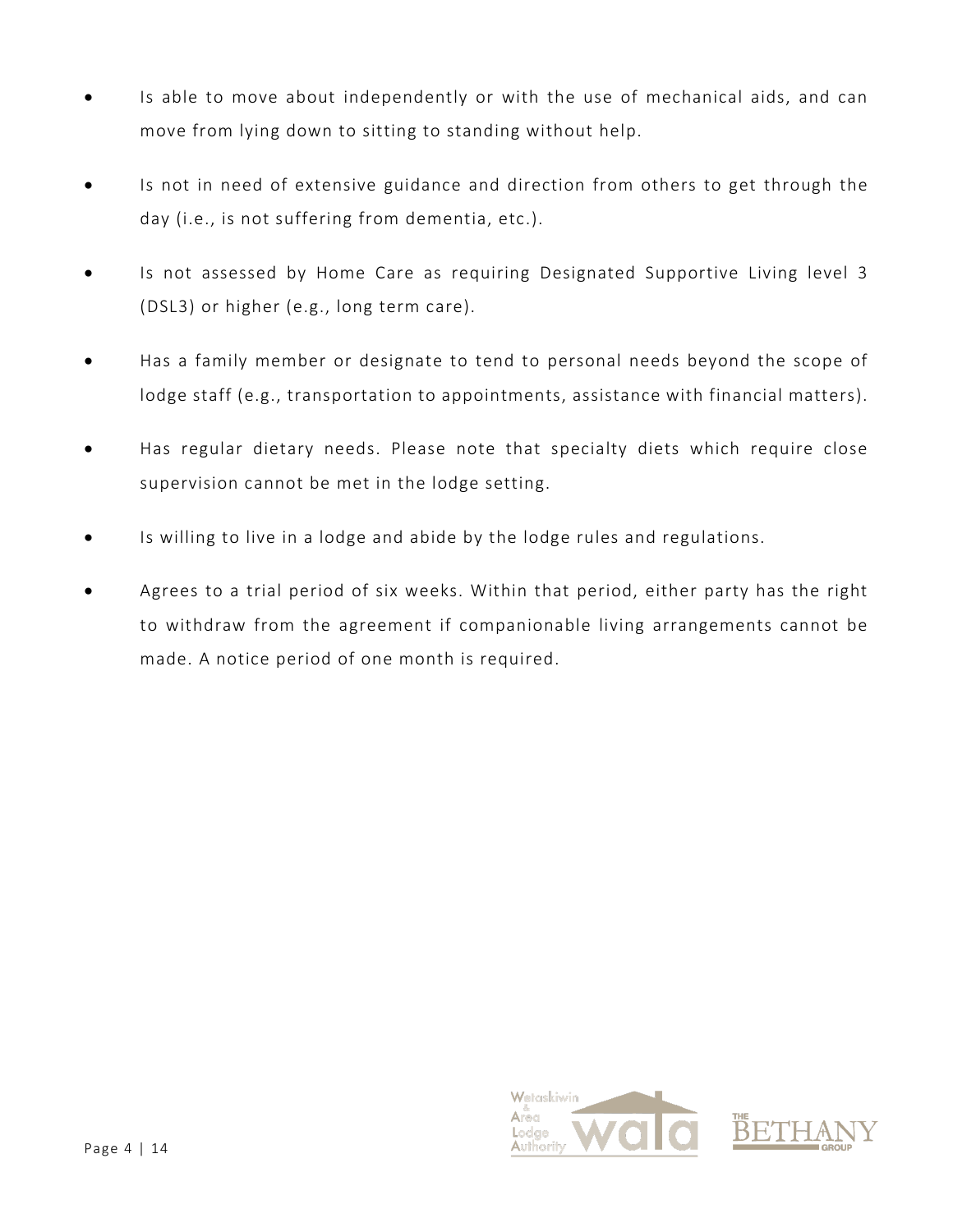### **APPLICATION PROCESS**

<span id="page-6-0"></span>Applications are placed on a waiting list in order of priority and need, based on your responses to the questions.

Your application cannot be reviewed unless all of the questions have been answered and a copy of your latest tax return *Notice of Assessment* has been included with your completed application.

The process for potential admittance is as follows:

- 1. A completed Application Package, including a copy of a current *Notice of Assessment*, is submitted.
- 2. Applicants (including Co-Applicants, if applicable) are then rated and placed on a Waiting List in order of need based on a provincial Point Scoring System.
- 3. When a room in the lodge becomes available, the most appropriate applicants are contacted. The applicant(s) will be invited to a tour and interview at the lodge with the Manager. The applicant(s) may also be required to provide written consent for the exchange of pertinent information between the Manager and the Applicant's Service Provider (e.g., Home Care, Mental Health).
- 4. Once the interview(s) have been conducted, the room will be offered to the most suitable Applicant. At this time, the Applicant(s) will sign a Tenancy Agreement, as well as any other relevant forms relating to residency at the Lodge.

Please Note: An application for lodge residency does not guarantee that you will be accepted for lodge accommodation.

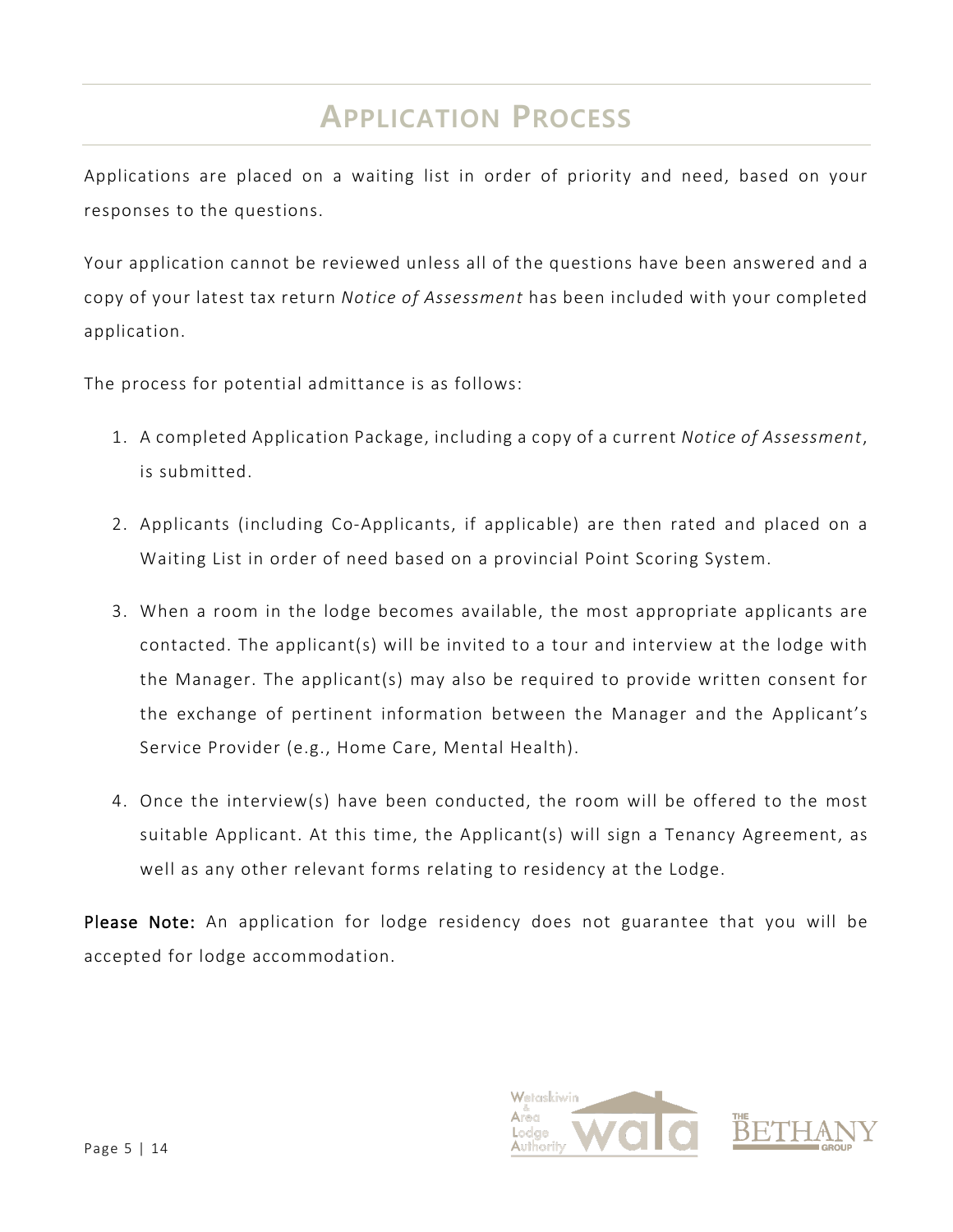### **CHECKLIST**

<span id="page-7-0"></span>Thank you for your interest in our lodges. This checklist has been provided for your convenience so that you can ensure that you have provided us with all of the information necessary to begin processing your application. Please double-check your application package and ensure that you have:



filled out all of the personal information on page 7 (for both the applicant and the co-applicant, if applying as a couple);

completed the *Lodge Application Form Questionnaire* on pages 9 – 15;

answered all of the questions regarding accommodations on page 14;

included a copy of a current *Notice of Assessment* for each applicant.

Once all portions have been completed, the Lodge Application Package can be sent to:

Peace Hills Lodge #100, 4501 – 60 Street Wetaskiwin, AB T9A 1X7 Fax: 780-312-7701 Email: [jim.fowler@bethanygrp.ca](mailto:jim.fowler@bethanygrp.ca)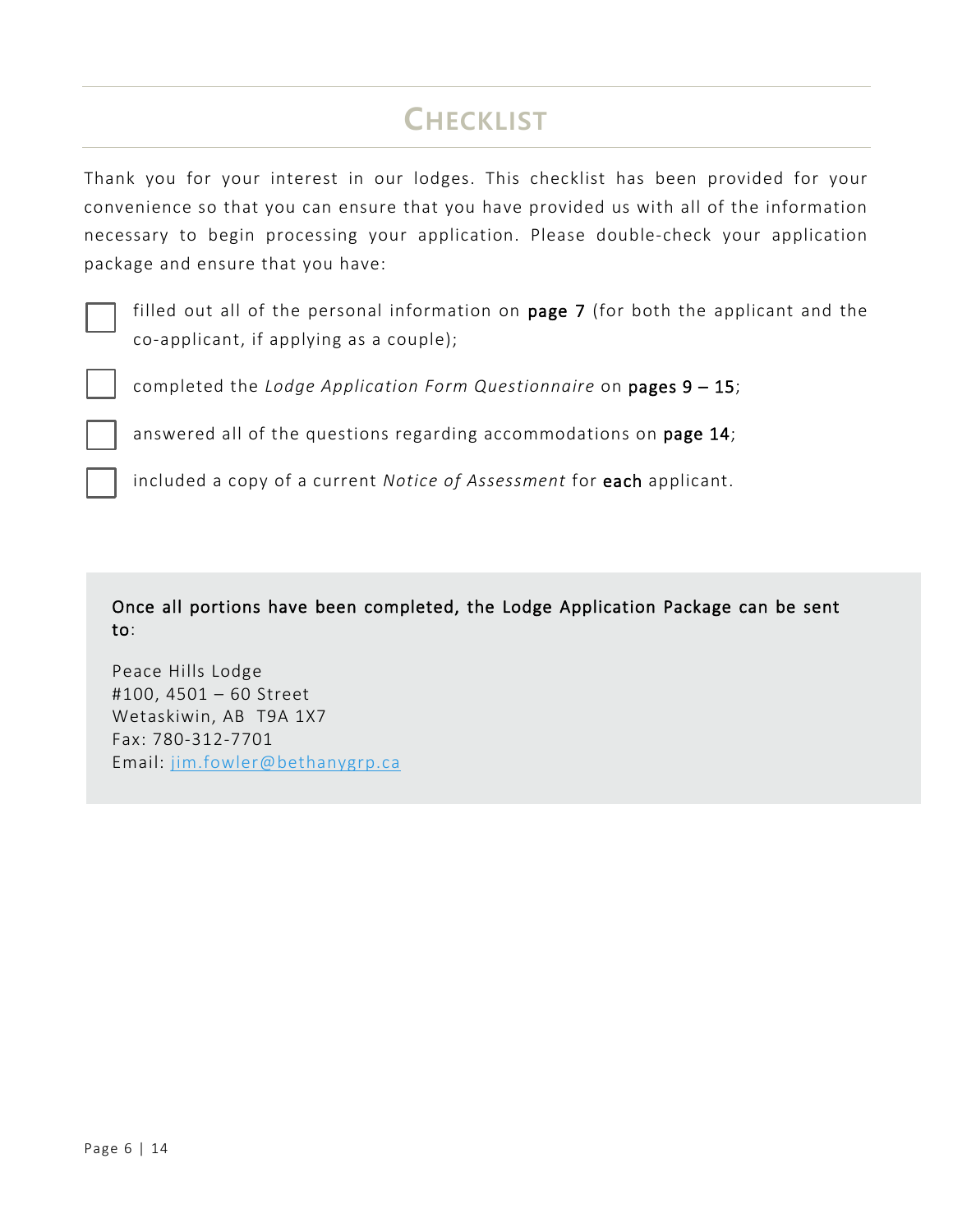### **LODGE APPLICATION FORM**

<span id="page-8-0"></span>

| (Please note that unless you are applying for accommodation as a couple, you may disregard the<br>"Co-Applicant" information sections)           |                                                                                                                                                                                                                                     |
|--------------------------------------------------------------------------------------------------------------------------------------------------|-------------------------------------------------------------------------------------------------------------------------------------------------------------------------------------------------------------------------------------|
|                                                                                                                                                  |                                                                                                                                                                                                                                     |
|                                                                                                                                                  |                                                                                                                                                                                                                                     |
|                                                                                                                                                  |                                                                                                                                                                                                                                     |
| <b>Marital Status:</b> $\Box$ married $\Box$ divorced/separated $\Box$ single $\Box$ widowed                                                     |                                                                                                                                                                                                                                     |
|                                                                                                                                                  |                                                                                                                                                                                                                                     |
| In case we are not able to contact you, please list an alternate contact person (including their<br>phone number and their relationship to you): |                                                                                                                                                                                                                                     |
| $Co\text{-}{\sf Applicationt's Name: }\square$ Mr. $\square$ Mrs. $\square$ Ms. $\square$ Miss                                                   |                                                                                                                                                                                                                                     |
| Date of Birth: 2008 and 2008 and 2008 and 2008 and 2008 and 2008 and 2008 and 2008 and 2008 and 2008 and 2008                                    | <b>Phone Number:</b> And the contract of the contract of the contract of the contract of the contract of the contract of the contract of the contract of the contract of the contract of the contract of the contract of the contra |
|                                                                                                                                                  |                                                                                                                                                                                                                                     |
| Marital Status: $\Box$ married $\Box$ divorced/separated $\Box$ single $\Box$ widowed                                                            |                                                                                                                                                                                                                                     |
|                                                                                                                                                  |                                                                                                                                                                                                                                     |
| In case we are not able to contact you, please list an alternate contact person (including their<br>phone number and their relationship to you): |                                                                                                                                                                                                                                     |

Please answer all of the questions in the *Lodge Questionnaire*. This information is required by the Alberta Housing Act and will be used to establish your circumstances and level of need.

Information provided with this application is collected under the authority of the Alberta Housing Act and is protected by the provisions of *Freedom of Information & Protection of Privacy Act*.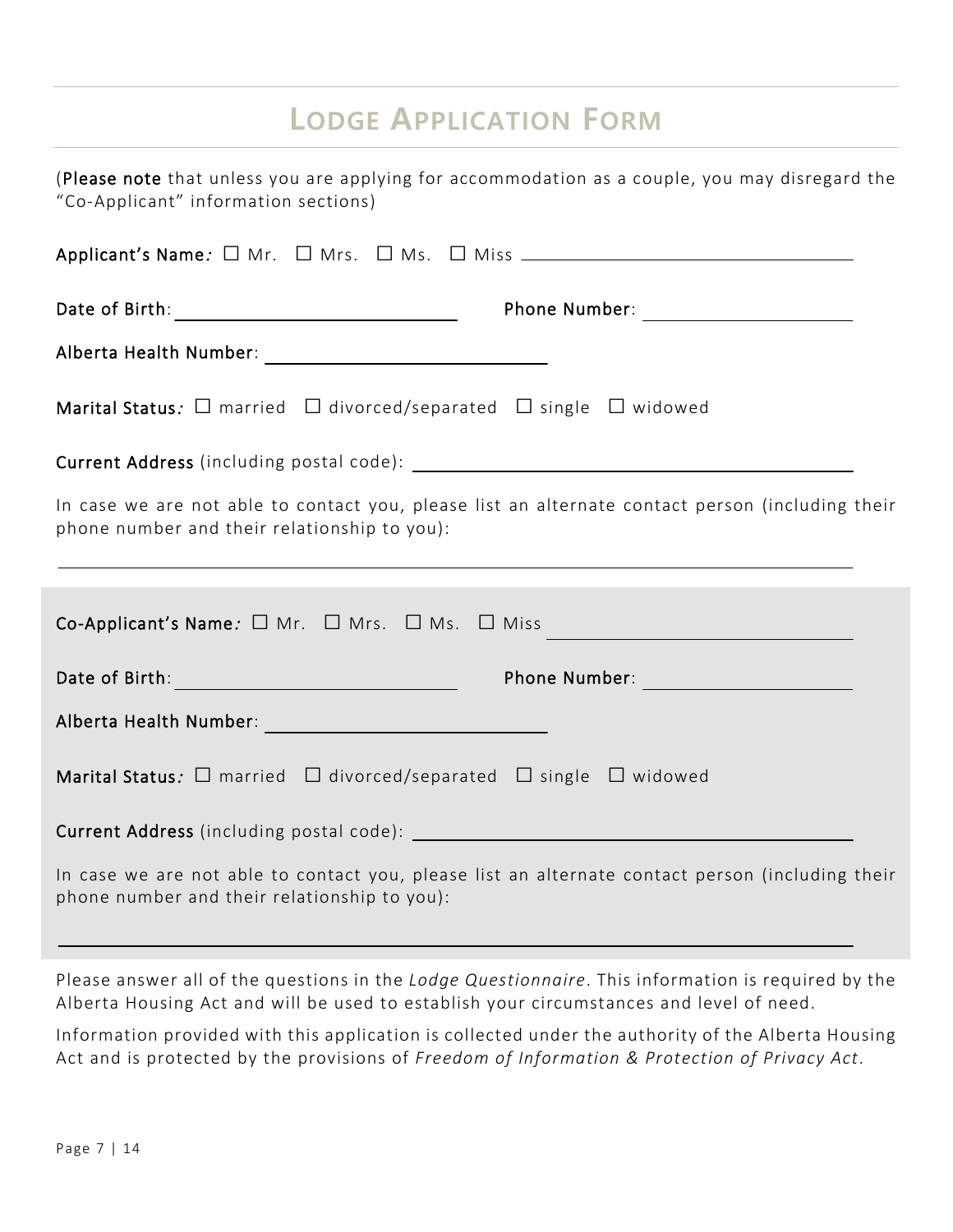*This Page left blank intentionally*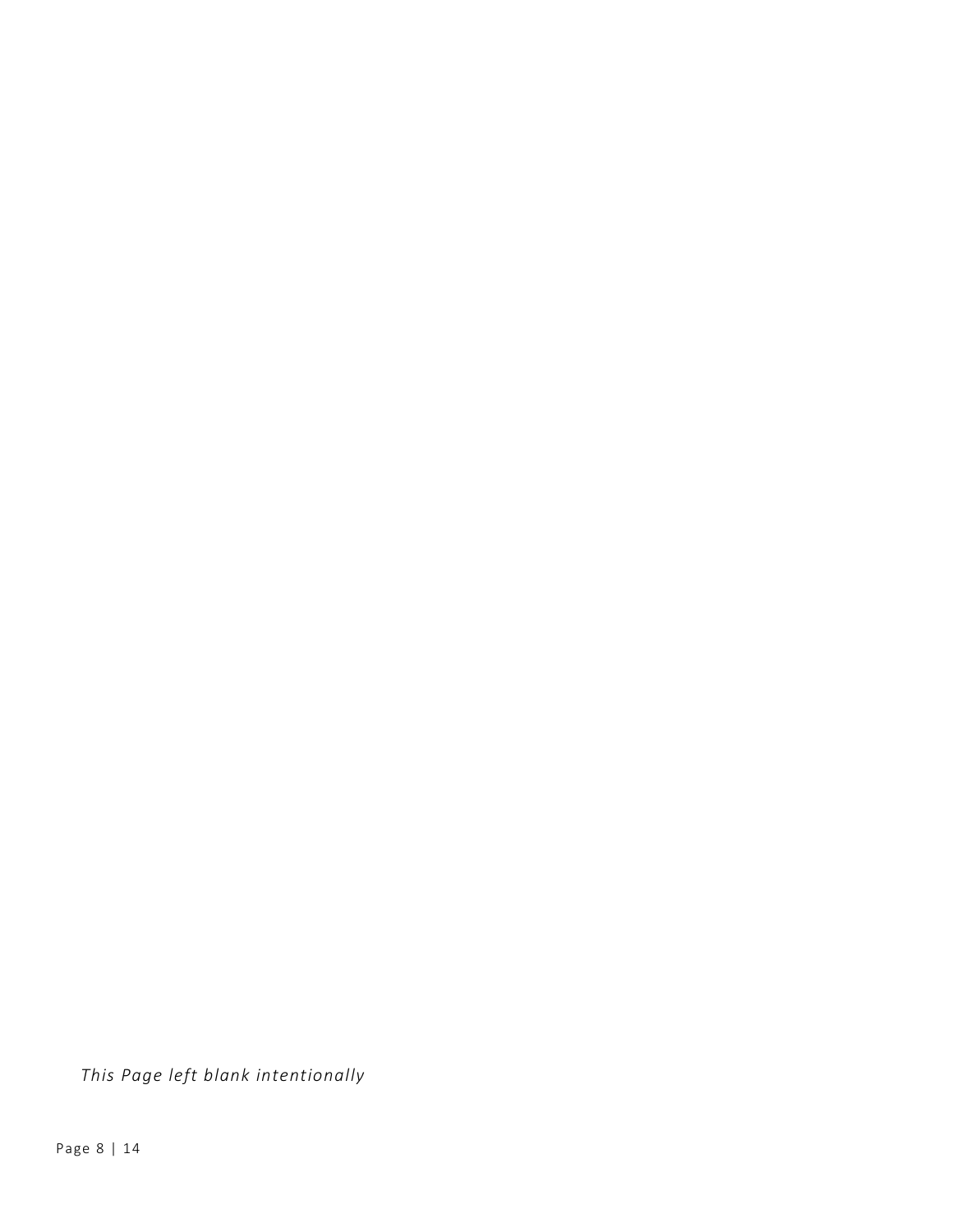### **LODGE QUESTIONNAIRE**

If applying as a couple, please make sure you fill out each column as "Applicant" and "Co-Applicant."

### If applying as a single person, you do not need to fill out the Co-Applicant column.

<span id="page-10-0"></span>

|    | Questions                                                                                                                                | Applicant |     | Co-Applicant |           |
|----|------------------------------------------------------------------------------------------------------------------------------------------|-----------|-----|--------------|-----------|
| 1. | Do you (or your partner) cook full-sized, nutritious meals on a regular basis?                                                           | Yes       | No. | Yes          | <b>No</b> |
| 2. | Do you (or your partner) cook regularly, but often stick to easy foods such as soup &<br>sandwiches or frozen foods?                     | Yes       | No. | Yes          | <b>No</b> |
| 3. | Do you (or your partner) cook one or two of your own meals but get assistance from other<br>individuals for the remainder of your meals? | Yes       | No. | Yes          | <b>No</b> |
| 4. | Do you get all of your meals from Meals-On-Wheels, family, and/or other sources?                                                         | Yes       | No. | Yes          | <b>No</b> |

#### NUTRITION & DIET

#### LIFE ENRICHMENT & ACCESSIBILITY

|    | Questions                                                                                                                                                                     |     | Co-Applicant<br>Applicant |     |                |
|----|-------------------------------------------------------------------------------------------------------------------------------------------------------------------------------|-----|---------------------------|-----|----------------|
| 5. | Would you like to move to a Lodge at this time because you are lonely and feel a need for<br>activities, recreation, and friends?                                             | Yes | Nο                        | Yes | No.            |
| 6. | Have you been limiting your leisure/social activities due to your lack of mobility and/or<br>frailty? (e.g., you don't participate in a recreation group/club, attend church) | Yes | Nο                        | Yes | N <sub>o</sub> |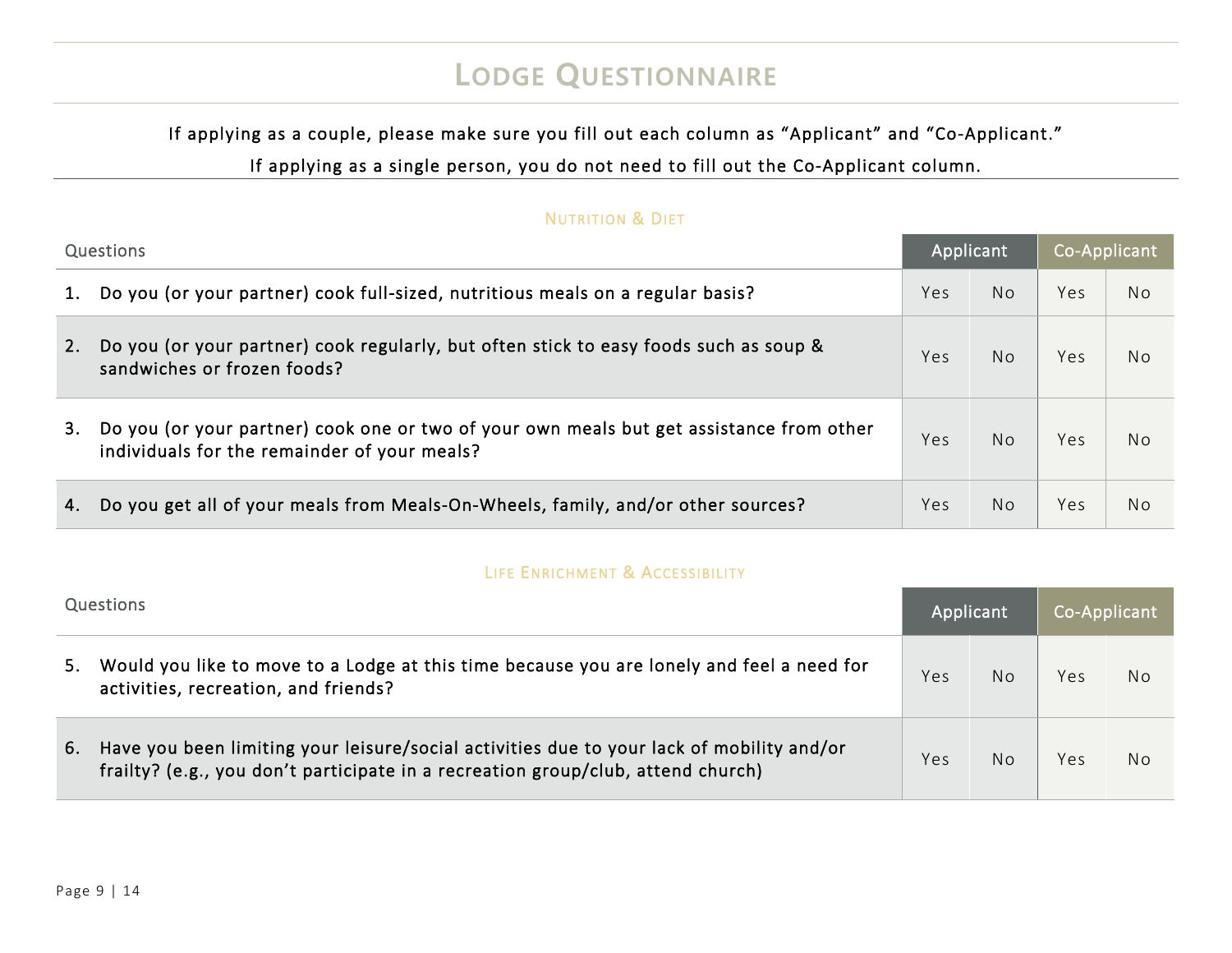| 7. Have you been limiting your leisure/social activities because you live too far away and/or<br>have transportation problems? | Yes | No | Yes | <b>Nc</b> |
|--------------------------------------------------------------------------------------------------------------------------------|-----|----|-----|-----------|
|                                                                                                                                |     |    |     |           |

#### CURRENT ENVIRONMENT

| <b>Questions</b>                                                                                                                                                                                                       | Applicant |                | Co-Applicant |           |
|------------------------------------------------------------------------------------------------------------------------------------------------------------------------------------------------------------------------|-----------|----------------|--------------|-----------|
| Do you have an emergency situation that may be helped by your move to a lodge? (e.g.,<br>8.<br>impending eviction, lack of financial resources)?<br>If yes, please explain:                                            | Yes       | <b>No</b>      | Yes          | No.       |
| Applicant                                                                                                                                                                                                              |           |                |              |           |
| Co-Applicant                                                                                                                                                                                                           |           |                |              |           |
| 9. Would a lodge be better for your because of issues such as forgetfulness, your personal<br>safety (e.g., risk of falling, lack of proper household security), or another risk situation?<br>If yes, please explain: | Yes       | N <sub>o</sub> | Yes          | <b>No</b> |
| Applicant                                                                                                                                                                                                              |           |                |              |           |

Co-Applicant

| 10. Are there any other situations in your life (e.g., abuse) where a move to a lodge would<br>alleviate and/or eradicate the problem?<br>If yes, please explain: | Yes | <b>No</b> | Yes | Νo |
|-------------------------------------------------------------------------------------------------------------------------------------------------------------------|-----|-----------|-----|----|
| Applicant                                                                                                                                                         |     |           |     |    |
| Co-Applicant                                                                                                                                                      |     |           |     |    |

Page 10 | 14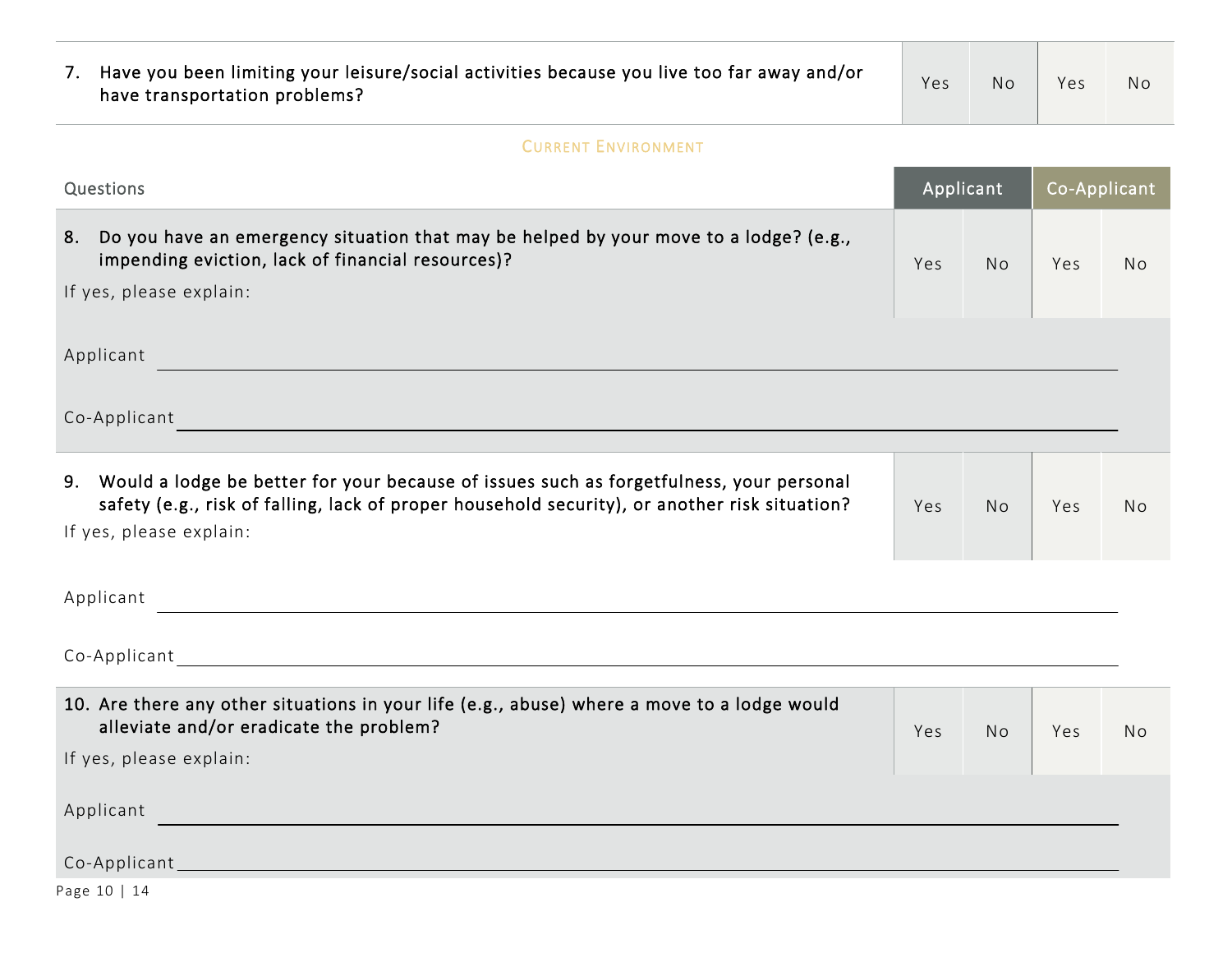#### HEALTH & INDEPENDENCE

| Questions                                                                                                                                                  |     | Applicant<br>Co-Applicant |     |                |
|------------------------------------------------------------------------------------------------------------------------------------------------------------|-----|---------------------------|-----|----------------|
| 11. Do you handle all your own personal care and hygiene without any assistance?                                                                           | Yes | <b>No</b>                 | Yes | No             |
| 12. Do you handle most of your own bathing and cleaning but get help with some of the more<br>difficult tasks?                                             | Yes | <b>No</b>                 | Yes | <b>No</b>      |
| If yes, please explain:                                                                                                                                    |     |                           |     |                |
| Applicant                                                                                                                                                  |     |                           |     |                |
| Co-Applicant                                                                                                                                               |     |                           |     |                |
|                                                                                                                                                            |     |                           |     |                |
| 13. Do you get Home Care or do others do most (or all) of your laundry, cleaning, and personal<br>care?                                                    | Yes | <b>No</b>                 | Yes | No             |
| 14. Do you need help getting in and/or out of bed?                                                                                                         | Yes | <b>No</b>                 | Yes | No             |
| 15. At this time, do you live in a building with others (e.g., apartment building)?                                                                        | Yes | No                        | Yes | No             |
| 16. Does the thought of living closely with other seniors appeal to you?                                                                                   | Yes | <b>No</b>                 | Yes | No             |
| 17. Do you like to be left alone and live independently?                                                                                                   | Yes | <b>No</b>                 | Yes | No             |
| 18. Do you generally get around your home without much help from others?                                                                                   | Yes | <b>No</b>                 | Yes | No             |
| 19. Do you limit how much you get around (inside & outside your home) due to fear of falling<br>and/or other physical problems?<br>If yes, please explain: | Yes | N <sub>o</sub>            | Yes | N <sub>o</sub> |
|                                                                                                                                                            |     |                           |     |                |
| Applicant                                                                                                                                                  |     |                           |     |                |
| Co-Applicant                                                                                                                                               |     |                           |     |                |

| 20. Do you need help to get around outside of your home? (e.g., to go shopping, get to | Yes | N <sub>o</sub> | Yes | No |
|----------------------------------------------------------------------------------------|-----|----------------|-----|----|
| appointments)                                                                          |     |                |     |    |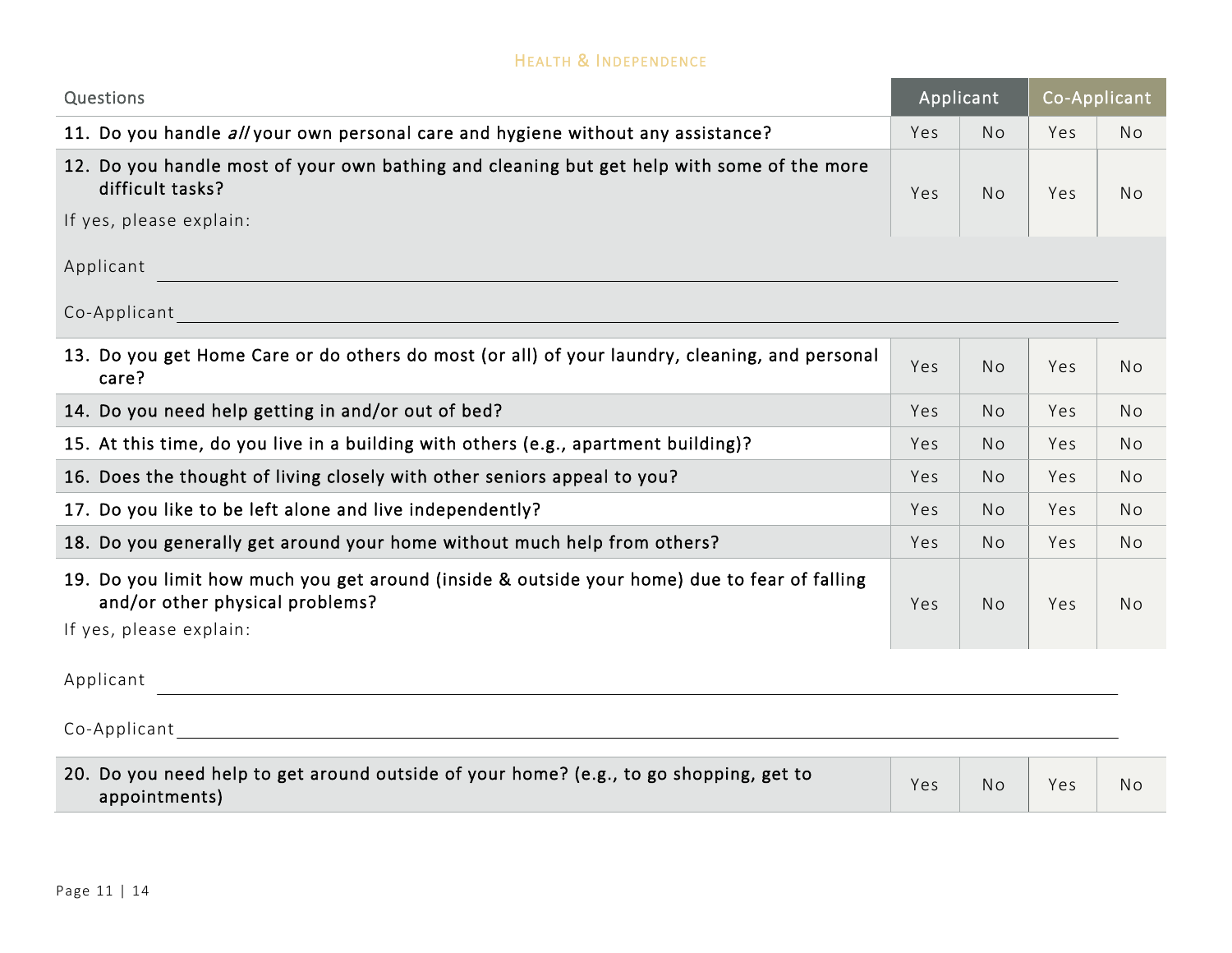#### FAMILY AND COMMUNITY SUPPORTS

| Questions                                                                  |     | Applicant | Co-Applicant |    |
|----------------------------------------------------------------------------|-----|-----------|--------------|----|
| 21. Do you have family nearby who can help and support you when you need?  | Yes | No        | Yes          | No |
| 22. Do you have friends nearby who can help and support you when you need? | Yes | No        | Yes          | No |

#### HOUSING NEEDS

<u> 1989 - Johann John Stone, mars et al. 1989 - John Stone, mars et al. 1989 - John Stone, mars et al. 1989 - Joh</u>

| <b>Questions</b>                                                                                                                                                                                             | Applicant |    | Co-Applicant |           |
|--------------------------------------------------------------------------------------------------------------------------------------------------------------------------------------------------------------|-----------|----|--------------|-----------|
| 23. Do you want to move to a lodge because you feel that there is no other accommodation<br>that is suitable for you?<br>If yes, please explain why you feel that lodge accommodations will suit your needs: | Yes       | Nο | Yes          | <b>No</b> |

Applicant contract and the contract of the contract of the contract of the contract of the contract of the contract of the contract of the contract of the contract of the contract of the contract of the contract of the con

Co-Applicant

| 24. Do you need to leave your present accommodation because the rent is beyond your means<br>or the residence is being sold?                        | Yes | Nο | Yes | No. |
|-----------------------------------------------------------------------------------------------------------------------------------------------------|-----|----|-----|-----|
| 25. Do you wish to move from your current home because the maintenance, gardening, and/or<br>general upkeep is getting to be too much work for you? | Yes | Νo | Yes | No. |
| 26. Is your present home not suitable due to accessibility issues? (e.g., steps difficult to climb)                                                 | Yes | No | Yes | No. |
| 27. Do you need to move because your present living arrangement is not suitable anymore?<br>(e.g., overcrowding, living with family)                | Yes | Nο | Yes | No. |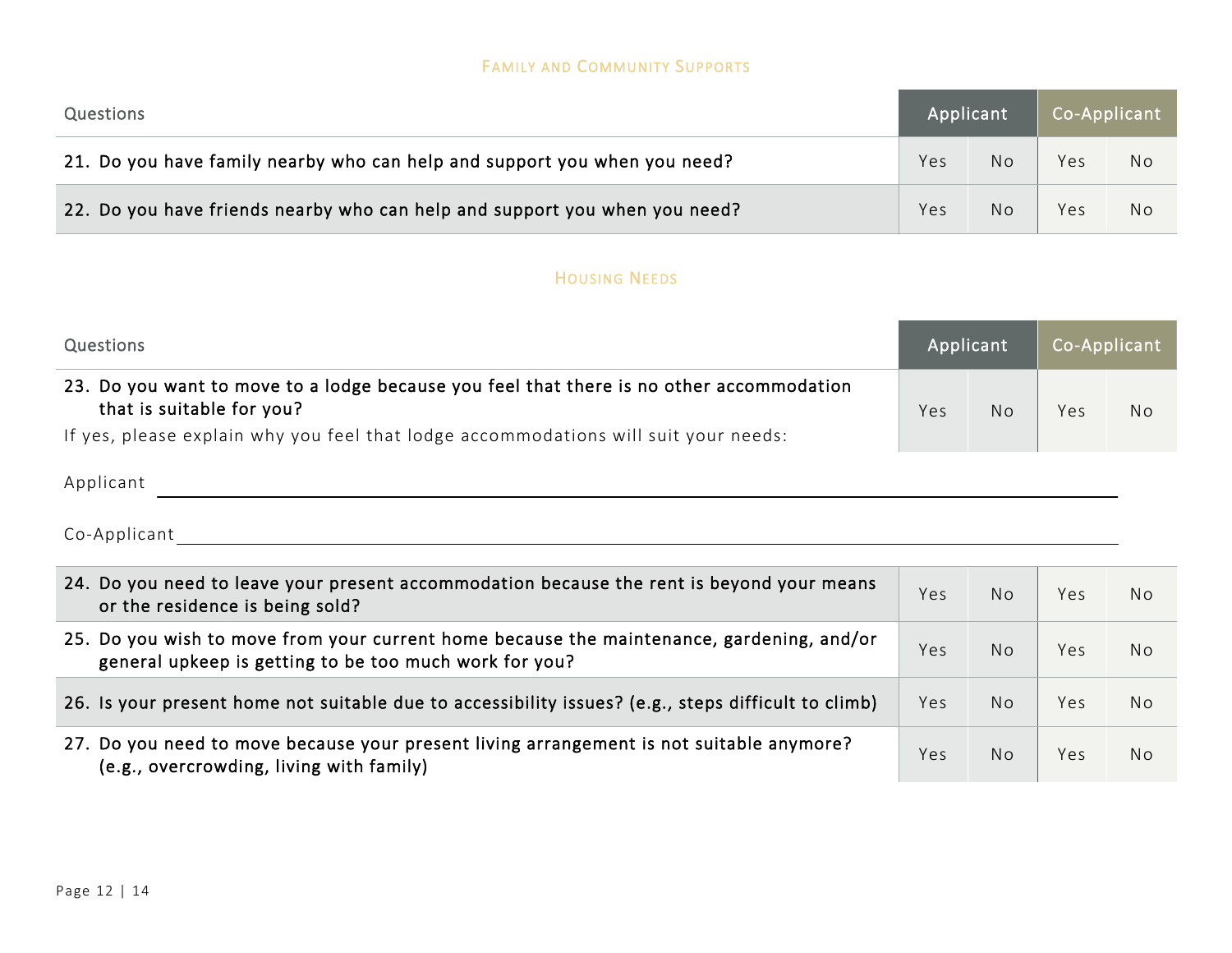#### FURTHER QUESTIONS

| <b>Questions</b>                                                                                                           | Applicant |    | Co-Applicant |    |
|----------------------------------------------------------------------------------------------------------------------------|-----------|----|--------------|----|
| 28. Have you been assessed as requiring Designated Supportive Living 3 (DSL3) or higher?                                   | Yes       | No | Yes          | No |
| 29. Do you suffer from incontinence to such a degree that you are not able and/or willing to<br>manage it yourself?        | Yes       | Nο | Yes          | No |
| 30. Do you have an activated Personal Directive?<br>If yes, please indicate your Named Agent and his/her telephone number: | Yes       | Nο | Yes          | No |

<u> 1980 - Andrea Santa Andrea Santa Andrea Santa Andrea Santa Andrea Santa Andrea Santa Andrea Santa Andrea San</u>

Applicant

Co-Applicant

| 31. Do you have a Legal Guardian?<br>If yes, please indicate his/her name and telephone number: | Yes | <b>No</b> | Yes | No |
|-------------------------------------------------------------------------------------------------|-----|-----------|-----|----|
| Applicant                                                                                       |     |           |     |    |
| Co-Applicant                                                                                    |     |           |     |    |

32.Please indicate if you are currently using (or scheduled to begin using) any of the following:

| Walker                                                                        | Yes | <b>No</b> | Yes | No  |
|-------------------------------------------------------------------------------|-----|-----------|-----|-----|
| Wheelchair                                                                    | Yes | <b>No</b> | Yes | No. |
| Motorized Scooter (NOTE: motorized scooters are prohibited in the lodges)     | Yes | <b>No</b> | Yes | No  |
| Electric Wheelchair (NOTE: electric wheelchairs are prohibited in the lodges) | Yes | No        | Yes | No  |